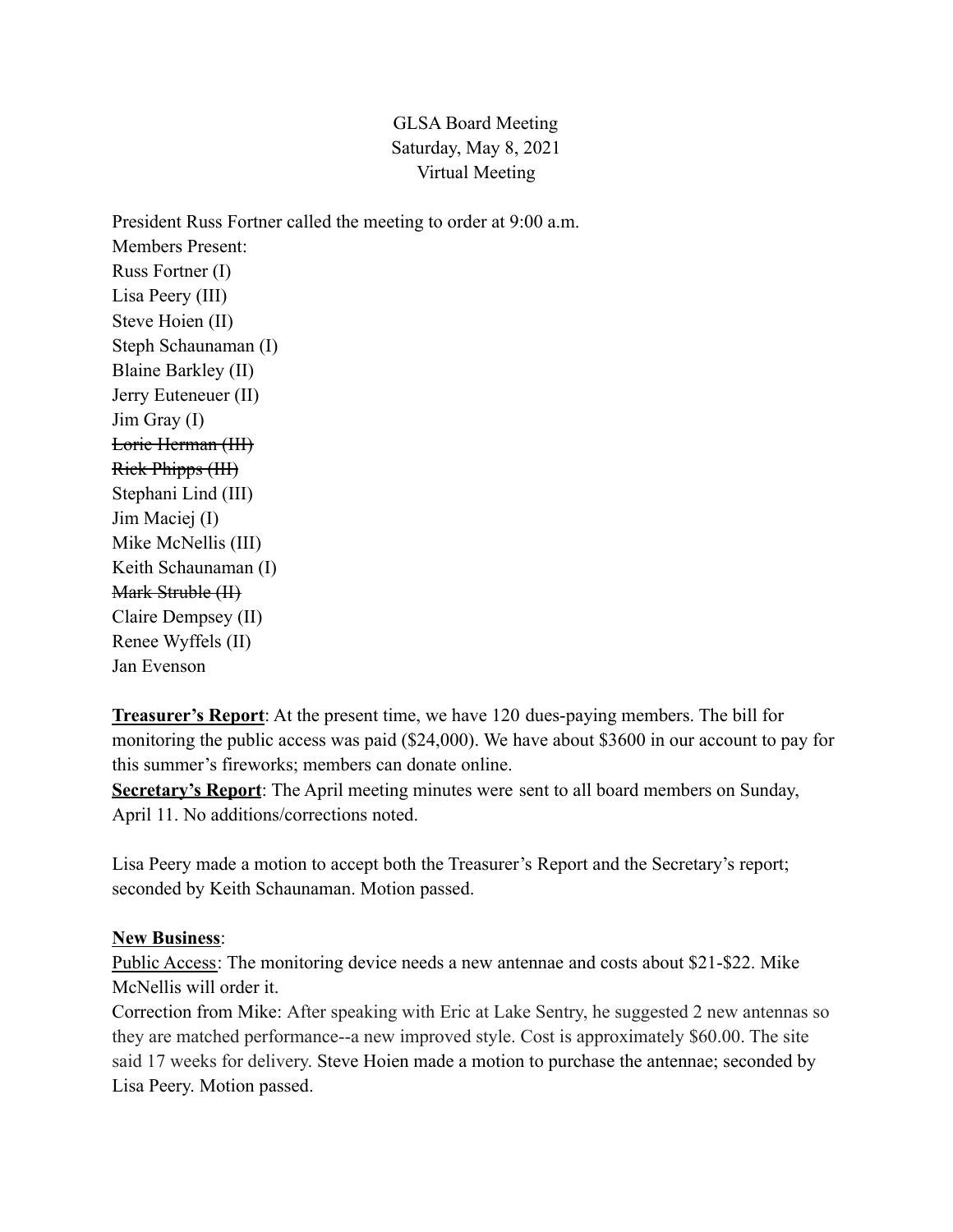GLSA Picnic: Jan Evenson volunteered to be this year's Chairperson. A check was sent to St. John's Lutheran Church to cover the cost of reserving Camp Chi Rho on August 21. Jan is looking for volunteers to help with this project. Claire Dempsey offered to help.

GLSA Boat Parade: At this time, we do not have a Chairperson for this activity.

Golf Tournament: The date is set for July 10, with a \$75 entry fee. Russ contacted the Annandale Advocate about including an insert with our newsletter. Steph Schaunaman will follow up on the insert as she finalizes the details related to our newsletter this week.

Liability Insurance related to the July 4 Fireworks: Blaine Barkley and Jim Gray are looking into the liability issues for both the GLSA and individual board members in sponsoring the July 4 fireworks. We need an actual copy of the company's insurance policy because WE are named in the current contract, and the liability for any negative consequence related to the fireworks is clearly ON US. Russ has the phone number for the company and will share it with Blaine and Jim for follow up. Blaine noted that it would not be in our best interest to go forward with this activity until we have the liability issues clarified.

AIS: Steve McComas (sp?) has completed the early spring monitoring of the lake by taking samples along the shoreline, just as he has done in the past. We will NOT treat Curly Leaf Pondweed this year due to a lack of sufficient amounts discovered. He noted that the Eurasian Water Milfoil was starting to grow. There was NO biomass or seeds related to Starry Stonewort found at the boat landing. He will come back to survey again in June. Our treatment plan seems to be working, and we continue our relationship with Dr. Rodgers at Clemson University as we battle invasives.

Keep in mind that the DNR only allows cumulative treatment of 15% of a lake's shoreline. Blaine noted that the greatest threat of invasives entering our lake is through private accesses; a plea to members to use the public access was included in the newsletter. We will have to continue monitoring and treating for identified invasives and be alert to new threats.

## **Old Business**:

Wood Duck Houses: Mike McNellis sold the 3 houses he made; the money was sent to the treasurer. Great job, Mike!

Newsletter advertisers: Steve Hoien asked for an update on payments related to ads placed in our annual newsletter. Stephani Lind is in charge of ads; she is waiting for a few responses from businesses. All responses are due by Tuesday, May 11. The newsletter includes 2 larger ad spaces in this edition, and will go out mid- to late May.

Annual GLSA Meeting: It is scheduled for Saturday, June 5, at the South Haven City Hall. We will also offer a link to a Zoom meeting for those who choose to attend virtually. Russ asked about possible speakers for the meeting; no suggestions offered.

Steve Hoien made a motion to adjourn; seconded by Lisa Peery. Motion passed. Meeting adjourned at 9:40 a.m.